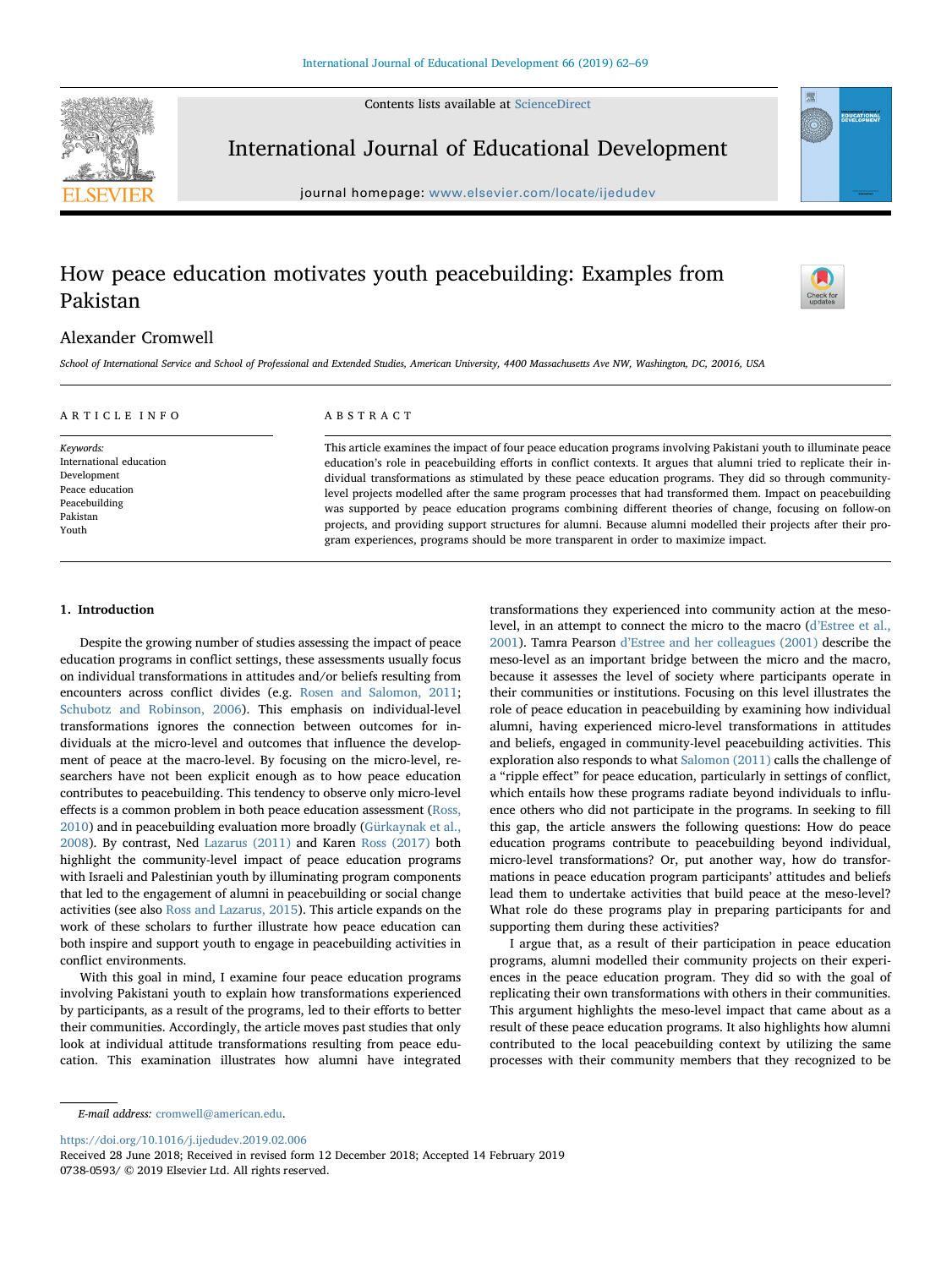effective in their own transformations. Finally, it asserts that context should be a key consideration when preparing participants to replicate transformations they experienced upon returning to their communities.

The structure of the article is as follows. First, I describe two theories of change that explain participants' transformations in these programs, namely, "building bridges theory" and "shifts in consciousness theory." The next section profiles the four programs examined in the article, followed by an elucidation of the research methodology. The findings section and its subsections illustrate the meso-level impact of peace education by describing the projects that alumni completed and specifying the transformations that alumni experienced, as well as the replication of these transformations with others in their communities. The article then argues that three factors contributed to meso-level impact: the combination of program goals emphasizing both building bridges and shifts in consciousness, the programs' encouragement of participants to complete projects in their communities, and the programs' logistical and financial support structures for alumni. I conclude that programs should be more transparent in their pedagogical processes and think of alumni as capable educators and leaders in their communities, while also considering the constraints alumni may face upon their return.

## 1.1. Peacebuilding theories of change explaining participants' transformations

The two theories of change that are related to participants' transformations are building bridges theory and shifts in consciousness theory [\(Allen Nan, 2010\)](#page-6-7). Categorizing these transformations according to these theories of change helps to explain the transformations that alumni experienced that they tried to replicate with their community members.

Building bridges theory is focused on facilitating transformations in attitudes held by individuals in conflicting groups with the aim of building positive relationships between these groups [\(Allen Nan, 2010](#page-6-7)). This theory assumes that building these relationships will decrease intergroup prejudice. While the overarching goal of peace education is facilitating changes in participants' knowledge, attitudes, skills, values, and behaviours in support of building a culture of peace [\(Iram, 2006](#page-6-8)), in programs that take place in conflict contexts, the emphasis is on building relationships across groups in conflict with each other ([Salomon and Cairns, 2010\)](#page-7-2). This is because the negative feelings that exist between conflicting groups are so profound in these contexts that the first step towards a culture of peace is transforming how these groups think and feel about each other, through creating opportunities for encounter among people from these groups ([Salomon, 2008\)](#page-6-9). Thus, in such contexts programs are usually guided by building bridges theory.

However, building bridges theory is not the only relevant theory for peace education in conflict contexts. The second peacebuilding theory of change explored here – shifts in consciousness – argues that when individuals experience personal transformations in consciousness through reflection, dissonance, and other experiences, they can develop new ideas for cultivating peace. When this occurs on a large scale, it can lead to social change ([Allen Nan, 2010](#page-6-7)). The emphasis of the shifts in consciousness theory of change is on participants' commitment to peacebuilding, which resonates with Bajaj'[s \(2008\)](#page-6-10) argument that peace education should inspire "transformative optimism" in support of cultivating action for peace. Bajaj adapts the term transformative optimism from [Rossatto \(2005\),](#page-6-11) describing it as cultivating an awareness of the structural challenges that a community faces, while also instilling in community members a belief in their ability to create change in spite of these challenges. Facilitating such awareness can create shifts in consciousness in which individuals develop a deeper understanding of their peacebuilding capacity.

## <span id="page-1-0"></span>2. Research context: four peace education programs with Pakistani youth

This study examined the impact of four programs. Each program brought Pakistani youth to the United States and focused on facilitating mutual understanding between Pakistanis and Americans and increasing participants' leadership capacity. Participants were required to engage in some sort of community service while in the United States and strongly encouraged to complete follow-on projects upon their return to their communities. The programs differed in terms of their duration, their target populations, and their structure. Some programs were standalone, with all the sessions provided by the staff, while others enrolled participants in schools or universities in the United States. Each program is described below.

The Benjamin Franklin Summer Institute with South and Central Asia (BFSI) was a one-month intensive peace education program in Virginia that included high school students, aged 16 to 18, from Pakistan, Tajikistan, Turkmenistan, Uzbekistan, Afghanistan, India, and the United States. Over three years, 119 youth participated in the program, 26 of them being Pakistani. The program aimed to cultivate civically active youth who would take leadership responsibilities in their communities and to improve relationships and mutual understanding between students from the different countries in the program ([Benjamin Franklin Summer Institute with South and Central Asia](#page-6-12) [\(BFSI, 2012](#page-6-12)). Participants took part in five types of activities related to these goals: educational workshops, field trips and site visits, leadership and teambuilding activities, community service, and social, cultural, and recreational activities. They also planned individual follow-on projects to put what they learned into action in their community upon their return.

The Kennedy-Lugar Youth Exchange and Study (YES) program brings 900 high school students, ages 15 to 17, from 39 countries with "significant" Muslim populations to the United States to attend high school for one academic year. The program began in response to the terrorist attacks on the World Trade Center on September 11, 2001, with the first cohort coming to the United States in 2003. The purpose of YES is to build bridges between the United States and countries involved in the program by cultivating meaningful relationships during the exchange. Participants are placed in different communities throughout the country, where they live with a host family, attend a local high school, represent their country and culture, and develop leadership skills. More than 9500 participants have taken part in the program since its inception, 1120 of whom are Pakistani [\(United States](#page-7-3) [Department of State, 2018\)](#page-7-3). The local partner organization in Pakistan, iEARN, actively involves alumni in the pre-departure orientation process and supports alumni's community activities upon their return to the country.

The Global Undergraduate Exchange Program (UGRAD) enrols roughly 250 undergraduate students under 25 from various countries at universities in the United States for one semester. Students live on campus or with a host family and take a full course load as non-degree international students. The program began internationally in 2008 and has been bringing Pakistani students since 2010, with at least 100 students coming from Pakistan every semester. Pakistani participants conduct at least 20 h of community service while in the country, give presentations about Pakistan, explore American culture, engage with the local community in the United States, and conduct follow-on projects in Pakistan [\(IREX, 2018](#page-6-13)). Global UGRAD seeks to support students in developing their knowledge, bolstering their capacity and commitment to leadership in their home communities, and building positive relationships between Pakistani and U.S. students; it is designed to build participants' capabilities and to provide them with skills to sustainably address social and economic needs in their communities.

Study of the United States Institutes (SUSI) brings roughly 20 undergraduate students, ages 18–25, to the United States in each of several institutes for a five to six week program. Multiple institutes are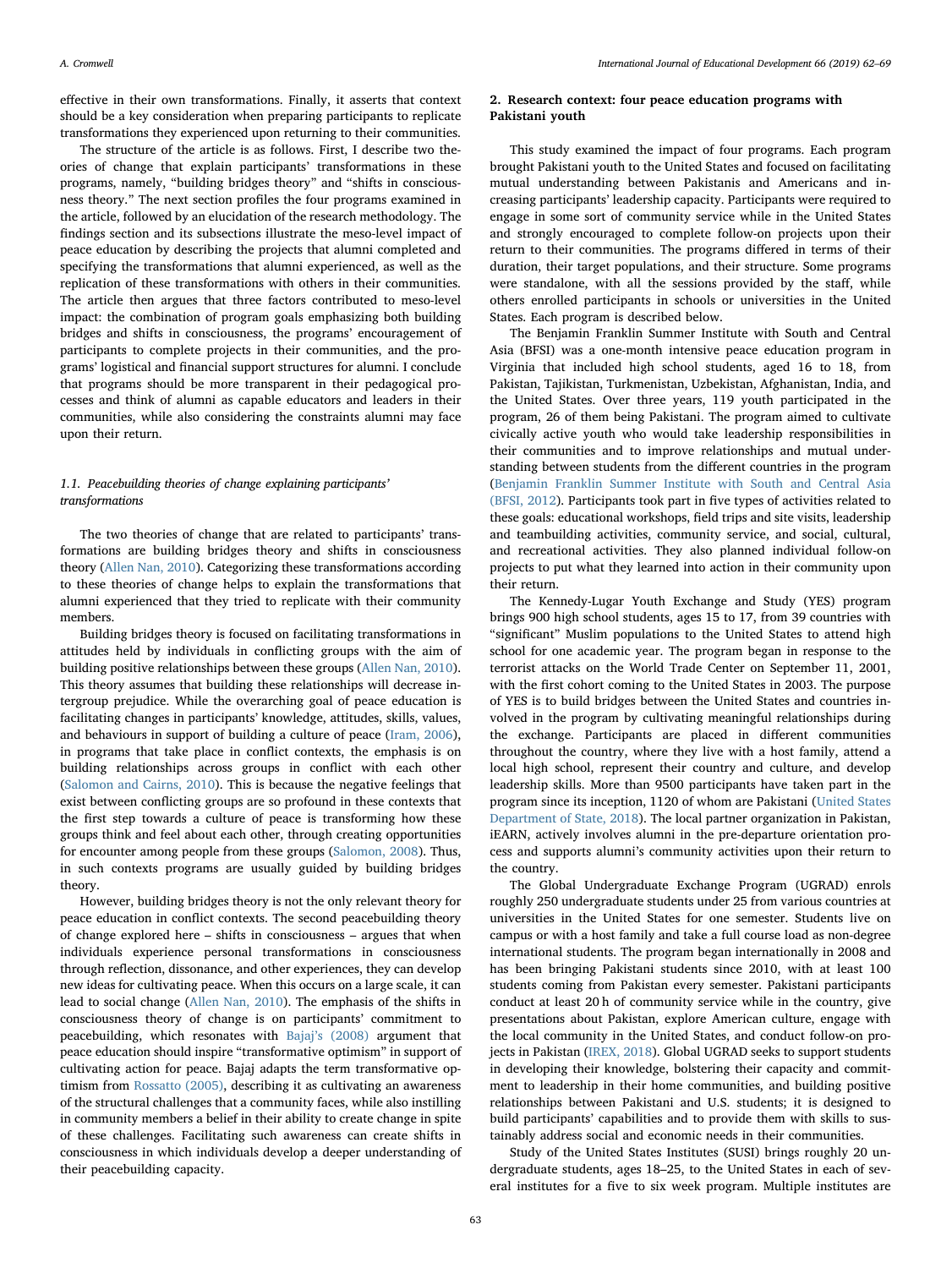organized each year around different themes such as civic engagement, religious pluralism, social entrepreneurship, and women's leadership. The program is housed at a university for the first four weeks, where participants take part in lectures, discussions, and experiential learning activities. All institutes include active engagement with U.S. students to increase understanding between SUSI participants and Americans. Participants also conduct community service, engage in leadership and teambuilding activities, and take part in a one or two week study tour. Emphasis is placed on participants transferring their new skills and knowledge into bettering their communities back home. Over 100 Pakistani students have attended this program.

Alumni from these four programs and all other exchange programs funded by the U.S. State Department are connected to the Pakistan-U.S. Alumni Network (PUAN), a platform administered by the U.S. Embassy in Pakistan, which provides connections and funding opportunities supporting the community projects of alumni. The U.S. government places a strong emphasis on supporting alumni work. There are over 25,000 alumni of State Department programs in Pakistan [\(USEFP,](#page-7-4) [2018\)](#page-7-4), around 5000 of them having travelled to the United States. The YES program also has their own alumni activities coordinated through iEARN Pakistan, and Global UGRAD alumni can win small grants to support their community work. Thus, all four programs emphasize mutual understanding between groups, leadership, and the importance of participants' follow-on community impact.

#### 3. Methodology

The research on these programs was conducted using a qualitative interpretivist approach. In-depth interviews, focus groups, and participant observations were conducted with alumni from all four programs in Lahore, Islamabad, and Karachi. I conducted 35 interviews and six focus groups with these alumni in December 2015. The data collection led to a total of 59 alumni being involved in interviews or focus groups where they examined their experiences before, during, and after participating in their respective program. The interviews and focus groups took place in Pakistan in private study rooms on university campuses and in cafes. There was significant separation in time and space from the sites of the programs, the in-country projects, and the interviews and focus groups. Separation in time and space can allow participants to make a break between the activities themselves and the research process with its extensive consent procedures.

Alumni varied with respect to how much time had passed since their program participation, the shortest amount of time being four months, and the longest being nine years. The mean amount of time that had elapsed for alumni after their program participation was slightly over three years. Participant responses gave the impression that because program participation was a significant life experience for them, they had strong memories of these experiences. I kept time lapse in mind when analysing the data.

## 3.1. Participants

The study included 15 participants from BFSI, 26 participants from UGRAD, 11 participants from the YES program, and 7 participants from SUSI. Of these participants, 34 were women and 25 were men. Participants were based in the following cities at the time that the research was conducted: Lahore (22), Islamabad (20), Karachi (7), Rawalpindi (4), Bahawalpur (1), Gilgit Baltistan (1), Peshawar (2), and other areas in Khyber Pakhtunkhwa (KP) province (2). Most participants were college students living on campus at the time; many students were originally from different cities or rural areas.

In data collection and analysis I paid careful attention to how alumni's local context influenced their transformations and the constraints on carrying out their community projects. Elements of conflict, such as its drivers, manifestations, and intensity, vary across the regions of Pakistan, which makes it difficult to generalize beyond particular locales to the rest of the country [\(Durrani et al., 2017\)](#page-6-14). For example, Peshawar and other areas of KP have experienced high levels of violence and insecurity at the hands of militant groups. The population in this region generally holds strong anti-American views because of the negative impact of the War on Terror on them. Karachi, the most populous city in Pakistan, is characterized by high rates of crime, sectarian conflict, and target killings, although it has become more secure since the government's 2013 crack down on gangs and militant groups ([Abi-](#page-6-15)[Habib and ur-Rehman, 2018\)](#page-6-15). Conversely, Bahawalpur and Gilgit experience much less conflict than KP and Karachi. Lahore, Islamabad, and Rawalpindi are major urban centres that are also more stable but have still suffered bombings at the hands of militants ([Batten-Carew,](#page-6-16) [2017\)](#page-6-16). Regional differences in gender relations also had an effect on my data. Gender inequality persists in Pakistan in terms of access to education, work opportunities, freedom of movement, and violence against women ([Durrani et al., 2017\)](#page-6-14). Disparities between men and women are more extreme in rural areas.

#### 3.2. Data collection

Interviews and focus groups began with extensive consent procedures in which I explained to participants that, although I had been a resident assistant for BFSI in 2011 and 2012, I no longer had an official connection to any of the programs. I stressed that their responses would remain anonymous and would not influence future funding decisions on projects they may propose. I encouraged them to not only speak about positive experiences but to discuss hardships as well. Participants candidly described challenges they faced during and after the programs, which gave the impression that they were not only highlighting positive experiences to appease me or in the hopes of receiving future project funding.

Interviews, which lasted between 30 and 90 min, were semi-structured and composed of open-ended questions. Questions were aimed at understanding participants' experiences leading up to, during, and after the program and at assessing how these experiences shaped their beliefs and attitudes towards groups that their group is in conflict with and about local peacebuilding. Participants were asked to discuss their program experiences in detail and how they thought they had transformed by participating. Some examples of open-ended questions used in the beginning of the interview were: "What was your experience like in the program?" and "What was the biggest change that you experienced from the program?" Other topics included how participants might have experienced transformations during the programs. To measure the impact of the programs on communities, our conversations also explored participants' community projects and any challenges they faced upon returning home. We also discussed the ethical challenges involved in returning participants to conflict contexts after inspiring them to create peace. Alumni explained their view on this issue based on their personal experience and the experiences they witnessed of other alumni.

Focus groups followed the same general formula in their order and content, although they allowed for more discussion between participants, as they explored their transformations, their community projects, and the challenges of returning home. These group conversations lasted between one and two hours. Focus groups have limitations. They may censor certain participants, and participants' responses will be tailored to other group members. However, when focus groups have a trusting environment, as occurred in this study, they can allow researchers to develop a nuanced understanding of participants' perspectives through their interactions with one another and can mitigate power differentials between participants and the researcher [\(Gibbs, 1997\)](#page-6-17).

Interviews and focus groups were conducted in English, one of the official languages of Pakistan and the language of the programs. Focus groups and interviews were audio-recorded and transcribed. Pseudonyms were assigned to every participant using a name generator and are used herein with the exception of alumni whose projects and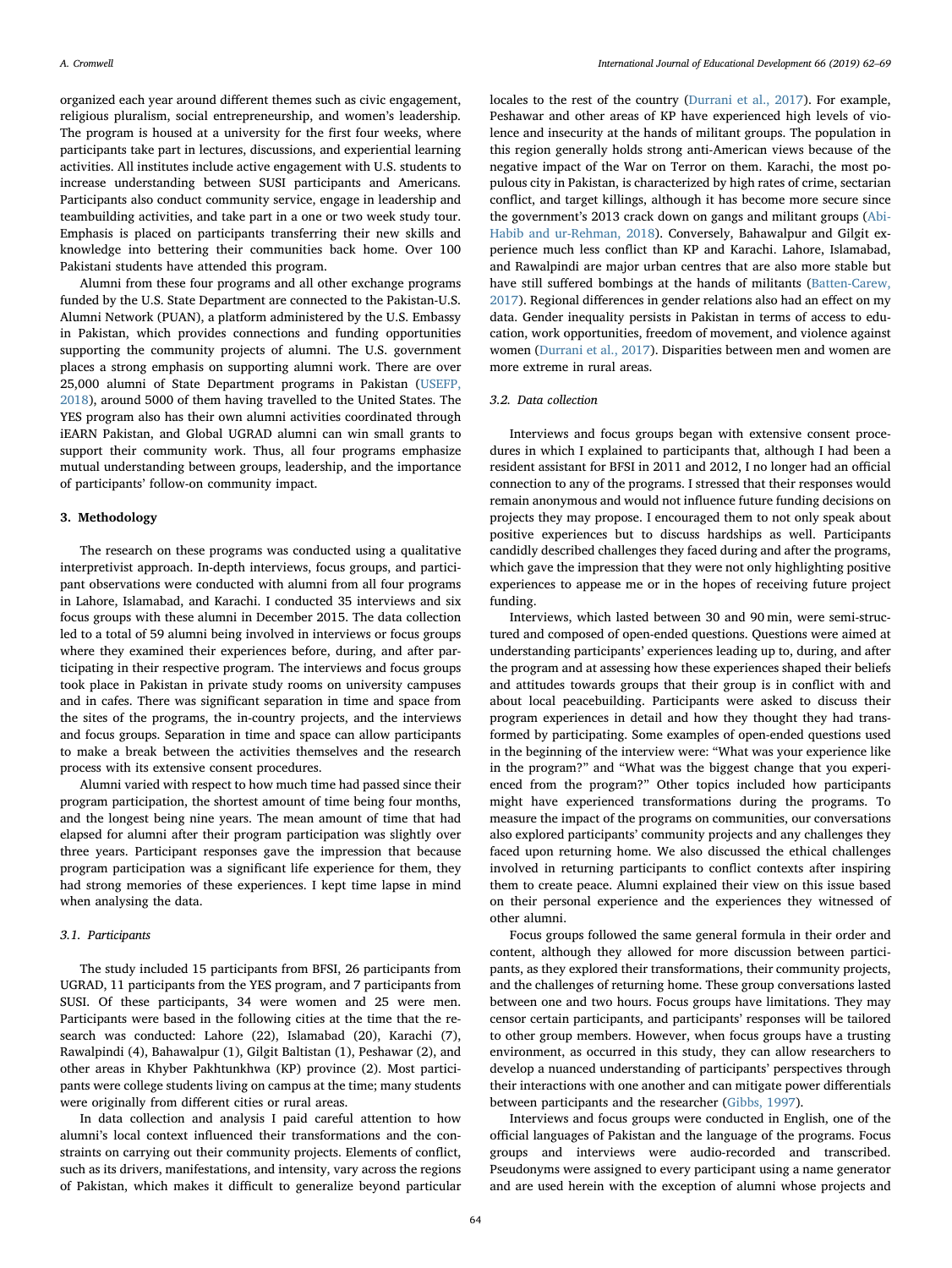names appear on program websites.

In interviews and focus groups, alumni self-reported their transformations. Self-report is inherently limited. However I conducted lengthy interviews, which provided context for their responses and allowed me to weed out some false interpretations. This approach builds on Karen Ross's (2017) research on youth encounter programs in Israel. Her method prioritizes the perspectives of alumni of the programs that she examines. Accordingly, she asserts that her findings do not necessarily reflect the impact of the programs; however, they are still significant because they reflect how alumni make sense of the transformations they experienced as a result of the program. Similarly, in this study I sought to uncover alumni's understandings of their transformations through in-depth interviews and focus groups. Moreover, I conducted participant observations and analysed documents to triangulate self-reported findings where possible.

I engaged in participant observation on multiple occasions during my four weeks in Pakistan. This allowed me to capture participants' behaviours and draw from what they shared with others and me in informal conversations. Participant observation provided deeper context and richness to my understanding of participants' transformations, the challenges they faced, and the impact they had in their communities. Field notes captured these moments. Although participant observation complemented other methods of data collection, findings mostly relied on data from interviews and focus groups.

To assess meso-level impact, I conducted participant observation and interviews at meetings with staff of the different organizations in Pakistan. I also conducted content analysis of documents by examining alumni success stories from PUAN's website and the programs' websites. Additionally, alumni published articles in magazines, blogs, and newsletters that were also considered in this analysis.

## 3.3. Data analysis

The data gathered in this study was coded and analysed using thematic analysis [\(Creswell, 2009\)](#page-6-18). Using pre-determined codes related to the two theories of change, I first examined if transformations in these four programs matched those found in other peace education programs. However, using pre-determined codes can predispose the researcher to focus on themes that might be less important for explaining the phenomenon [\(Robson, 2011](#page-6-19)). Therefore, to address this challenge and open up space for additional explanations of how transformations happen in peace education programs, I revisited the data to ascertain what other themes emerged. Thematic analysis was also conducted to examine challenges faced by participants and to assess their projects in their communities in Pakistan.

#### 4. Findings

Numerous peace education participants returned home with the desire to facilitate transformations in the youth of their communities similar to the transformations they had experienced in their respective programs. Alumni attempted to replicate transformations they experienced in two ways. The first involved transforming project participants' perceptions towards "enemy" groups based on the building bridges theory of change. These enemy groups included Indians or Americans, groups that are from countries with which Pakistan has tense relations ([Khan, 2011](#page-6-20)), or individuals from different religions or sects because of interreligious or sectarian tensions. For example, Hindus are generally marginalized in Pakistani society, including through curricular texts pitting Hindus and Muslims against each other [\(Halai and Durrani,](#page-6-21) [2018\)](#page-6-21). Although not all Pakistanis have negative sentiments towards these various "enemy" groups, my research focuses on participants' reported transformations in how they viewed at least one of these groups. Building bridges projects were therefore exemplified in projects aimed at building positive connections with India or the United States, interfaith harmony projects, or articles alumni published trying to help

enemy groups understand each other. Alumni also tried to replicate transformations through promoting shifts in consciousness in support of positive community action. Shifts in consciousness projects refer to initiatives aimed at empowering youth and instilling confidence, leadership, and transformative optimism. Alumni modelled their projects on activities in these peace education programs that they believed had cultivated their transformations.

Section [4.1](#page-3-0) illustrates the meso-level impact of the peace education programs examined in this article using descriptions of former participants' community projects. Section [4.2](#page-3-1) describes how alumni tried to replicate their transformations with others in their communities. The findings section closes with Section [4.3,](#page-5-0) where I describe three factors that were particularly relevant for the success of these programs in creating meso-level impact.

## <span id="page-3-0"></span>4.1. Projects illustrating meso-level impact

Of the 59 interview and focus groups participants, roughly 81 per cent (48/59) were involved in projects benefitting their local communities. These were projects that they initiated, projects other alumni started or took place at their universities, or conferences and activities put on by PUAN, iEARN, or other organizations where they assisted.

[Table 1](#page-4-0) lists the different types of alumni projects and examples of each type. The projects are categorized according to their correspondence with building bridges theory or shifts in consciousness theory. This categorization highlights the types of transformations alumni experienced that likely led them to engage in such projects. The table includes projects of alumni who took part in my interviews and focus groups and other alumni whose projects were described on the PUAN, YES, or UGRAD websites. This is by no means a comprehensive list of projects that alumni engaged in. These projects are evidence that peace education programs in conflict contexts go beyond transforming how individuals in groups view one another to inspire meso-level peacebuilding activities.

## <span id="page-3-1"></span>4.2. Replicating transformations modelled in peace education

To make the argument that alumni replicate the transformations they experienced, I first include a subsection on transformations explained by building bridges theory and how these came about, followed by a subsection explaining how alumni tried to replicate them in others through their projects. Next I portray former participants' shifts in consciousness and the processes they believed stimulated these shifts. Again, I follow this section with the ways that alumni tried to replicate these types of transformations.

#### 4.2.1. Transformations explained by building bridges theory

Many attitudes and beliefs that alumni had about opposing groups transformed because of relationships they built across national, religious, ethnic, and sectarian differences during the programs. Ninetyfive per cent of participants explained that they had developed more open-minded attitudes and were more accepting of differences as a result of the program. Many also described how, because of these interactions, they began to view groups they had previously feared or had prejudice against, such as Americans or Indians, more positively.

Alumni also experienced four related transformations in their beliefs. First, 56 per cent of alumni recognized the humanity of enemy groups. Such humanization of the enemy other is a key goal of peace education programs in conflict contexts ([Salomon, 2008\)](#page-6-9). Many alumni (44 per cent) also acknowledged that their interactions with Americans convinced them that there was a difference between people and their governments. They were able to differentiate U.S. individuals from the country's policies, which some viewed negatively. Moreover, participants' combination of both negative and positive experiences with enemy groups helped 90 per cent of them to break their stereotypes of these groups. Furthermore, these experiences assisted alumni in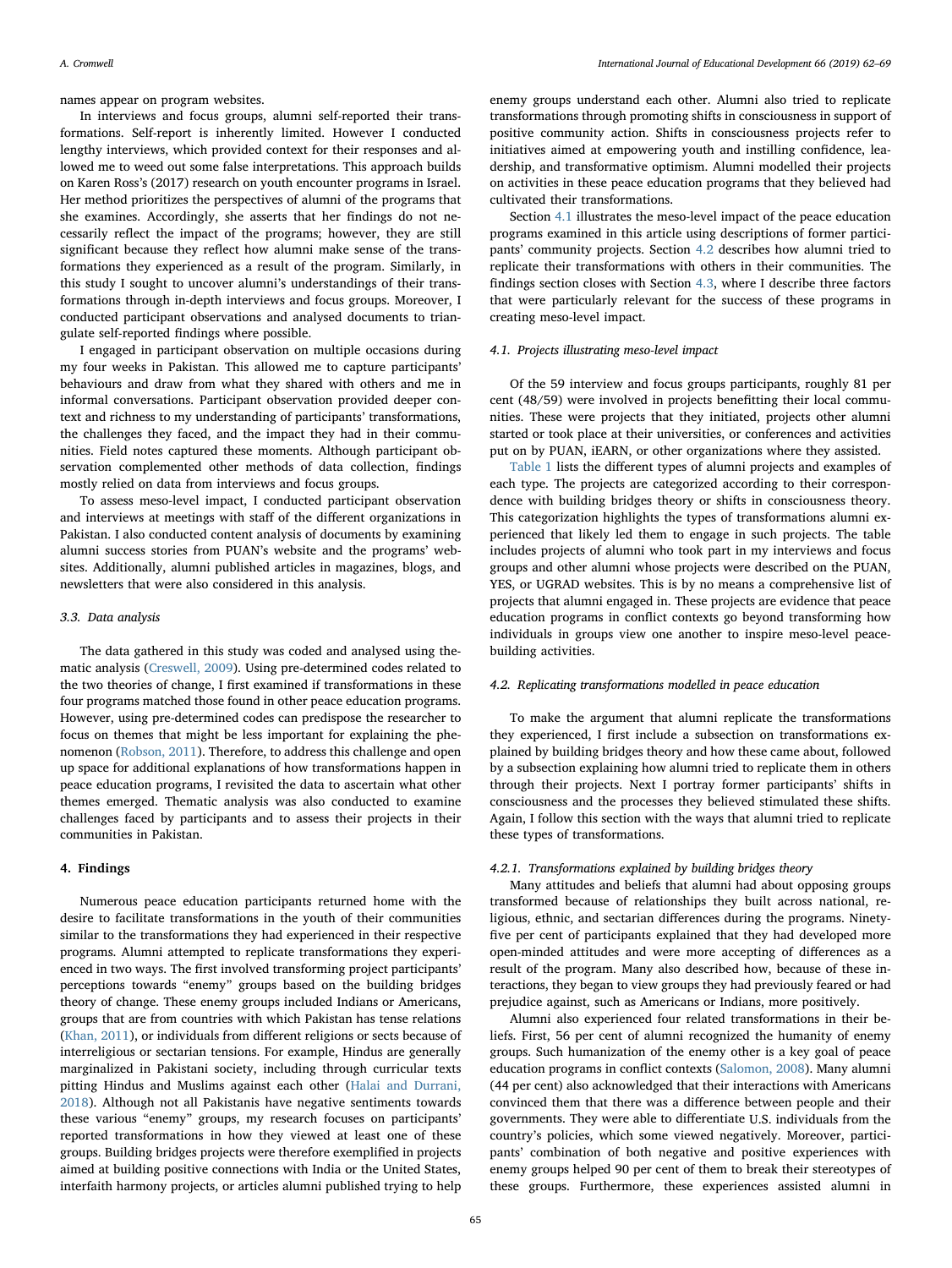#### <span id="page-4-0"></span>Table 1

Alumni Project Breakdown.

| Theory of Change        | Type of Project                                                     | Number | Examples                                                                                                                                                                                                           |
|-------------------------|---------------------------------------------------------------------|--------|--------------------------------------------------------------------------------------------------------------------------------------------------------------------------------------------------------------------|
| <b>Building Bridges</b> | Interfaith Harmony                                                  | 9      | Rajesh's dialogue with 200 youth from different religious and ethnic groups for peace (Shah,<br>2017); Raj's project increasing interfaith understanding through sports, art, music, and dialogue<br>(Shah, 2016b) |
|                         | Building Bridges with India, the U.S. and<br><b>Other Countries</b> | 5      | Nida bringing groups of Pakistanis to India and Indians to Pakistan; Nasim having students send<br>peace cards to elementary schools in the United States                                                          |
|                         | Publishing Articles                                                 | 9      | Sher Bano's column for Nicolas Kristof's New York Times blog to help break stereotypes about<br>Pakistan (Bano, 2010)                                                                                              |
| Shifts in Consciousness | Peacebuilding (Not Involving Building<br>Bridges)                   | 7      | Saad's "Peace is my Right" Youth Conference in Swat region (Shah, 2014a); Farmanullah's<br>peacebuilding and conflict transformation trainings (Shah, 2014c)                                                       |
|                         | Structural Violence/Poverty                                         | 6      | Mutawakkil's projects providing livestock for widows and school supplies for their children (Shah,<br>2014 <sub>b</sub>                                                                                            |
|                         | English Language, Career/<br>Empowerment                            | 15     | Falak's program teaching over 100 students Sindhi, Urdu, and English and providing education on<br>basic hygiene and community service in Jamnindo Marri, Sindh (YES Program, 2014b).                              |
|                         | Women's Empowerment                                                 | 8      | Tooba's multiple day leadership training for 100 girls in elementary, middle, and high schools<br>(Shah, 2016a)                                                                                                    |
|                         | Medical/Health                                                      | 8      | YES alumni medical camps serving 1200 underserved patients in Karachi (YES Program, 2013),<br>Sarwan's seminar on women's health at a school in Sindh (PUAN, 2015)                                                 |
|                         | <b>Disabilities</b>                                                 | 3      | Sumaira's "Leadership Conference" for people with disabilities (PUAN, 2017a)                                                                                                                                       |
|                         | Environmental Sustainability                                        | 7      | Seven YES alumni facilitated a Recycling Workshop at a school in Karachi (YES Program, 2014a)                                                                                                                      |
|                         | Short-Term Volunteering/Humanitarian                                | 13     | Raising money for flood victims (YES Program, 2011); helping heat wave victims in Karachi (YES                                                                                                                     |
|                         | Aid                                                                 |        | Program, 2015)                                                                                                                                                                                                     |
| <b>Total Projects</b>   |                                                                     | 90     |                                                                                                                                                                                                                    |

recognizing out-group variability (22 per cent of alumni), which means that not all members of the enemy group are the same [\(Pettigrew et al.,](#page-6-22) [2011\)](#page-6-22). Not all participants joined the program with negative sentiments against Americans, Indians, or other religions or religious sects. Participants exhibited significant differences along these lines as a result of the region in Pakistan where they came from and the norms in their families and schools (see also [Durrani et al., 2017\)](#page-6-14). However, percentages described above reflect reported transformations towards these groups, suggesting that a majority of participants experienced at least an increased openness to other groups or a reduction in stereotypes.

According to 93 per cent of alumni, the relationships they built with people in these enemy groups were foundational for these transformations. Program structures that created open environments supporting positive interactions across group differences were essential for students to build these relationships. Thus, participants' experiences building relationships as a result of their encounters across lines of difference played an important role in transforming their attitudes and beliefs about these groups. These transformations then led alumni to pursue community projects that would replicate in others the transformations they had experienced.

## 4.2.2. Replicating transformations resulting from building bridges

Many alumni understood the connection between the relationships they built across lines of difference and the increase in open-mindedness, decrease in prejudice, breaking of stereotypes, and other transformations in beliefs that they experienced. As a result, they created opportunities for facilitating similar transformations with people in their communities. This is precisely why Nida (UGRAD/4.5 years out) accompanied groups of Pakistanis to India four times and brought Indians to Pakistan on multiple occasions. As she described, before the UGRAD program she had been socialized to detest Indian people. When she was assigned an Indian mentor during her time in the United States, she was shocked, asking, "How can a Pakistani and an Indian even talk?" She recognized the value of her positive contact with Indians for transforming her previous negative views, declaring: "When I met the Indian community in the U.S., my stereotypes changed." She later explained that bringing her Indian colleagues to Pakistan helped to create these same transformations in her Pakistani friends' perspectives:

There was this friend from India who came to Pakistan; I invited him to my University for interacting with my fellows. And my fellows were…their views changed about Indians and they were very happy meeting him.

Nida had seen first-hand the power that interactions across difference could create and wanted to replicate her transformations with others in her community. Nida's location in Islamabad, her parents trusting her and allowing her to travel, and her middle-class status certainly influenced her ability to complete these projects. However, she has still faced challenges. She described how she is regularly followed and questioned by Pakistani intelligence officers because of her Indian connections. Nida differs from young women in other regions in Pakistan who are more constrained by violence, who may have less freedom of movement, and who may be more beholden to conservative traditions. However, her case exemplifies how alumni became acquainted with an effective method for building bridges between enemy groups through their own personal experiences in peace education programs and developed creative ways to help youth in their communities to experience these same transformations.

#### 4.2.3. Transformations explained by shifts in consciousness

Additionally, alumni experienced shifts in consciousness as a result of their attendance in peace education programs. Alumni described the following shifts: 68 per cent established a broader vision and purpose for their lives and their communities, 88 per cent became motivated to make these concrete improvements, and 76 per cent developed the confidence and 51 per cent the transformative optimism that they could be the ones to make these changes. Alumni believed that the combination of these shifts in consciousness led them to create positive change in their communities.

Participants had multiple experiences during peace education programs that were important for cultivating these shifts in consciousness. Significant processes for increasing participants' internal motivation were their experiences doing community service, having host families who took care of them without expecting anything in return (exemplifying a "culture of volunteerism" in the words of alumni), and learning how to take initiative. Alumni were also externally motivated for community engagement by program expectations and requirements and because they wanted to give back to their communities after they had been so fortunate.

Multiple experiences were also important for cultivating participants' confidence and led to their development of transformative optimism. Most significant to this article were participants' interactions with U.S. teachers. Participants felt particularly empowered by teachers because of the discussion-oriented classes where they were encouraged to think for themselves. This pedagogical approach was significant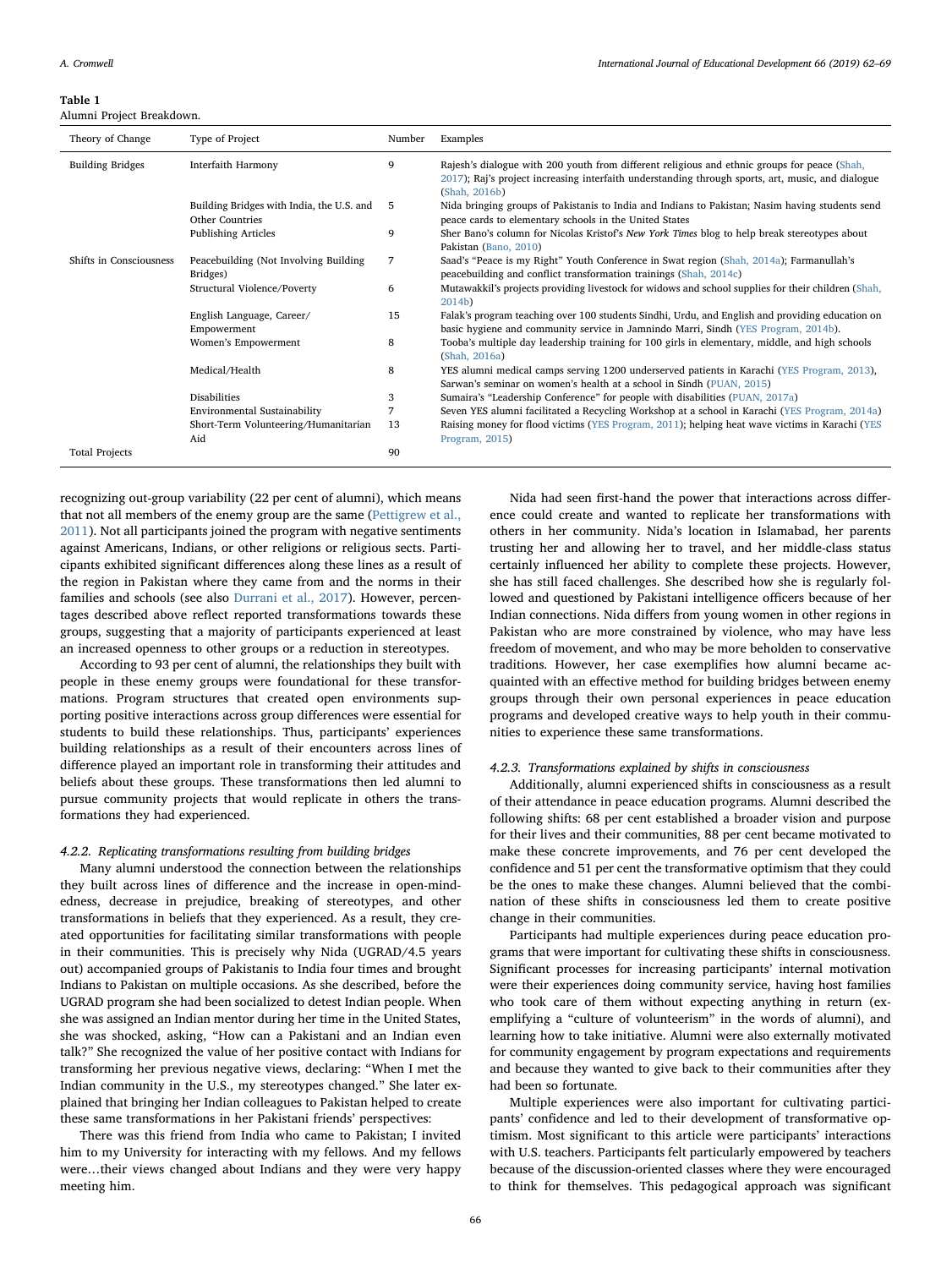because in Pakistan teachers predominantly instruct students using lecture-based, top-down educational practices [\(Mohammed and](#page-6-26) [Harlech-Jones, 2008](#page-6-26)). Moreover, research on educational projects in Pakistan that diverge from typical lecture-oriented methods has also shown the importance of child-centred pedagogy for cultivating students' confidence ([Jerrard, 2016\)](#page-6-27). For a detailed description of participants' transformations resulting from building bridges and shifts in consciousness, the processes that helped to facilitate them, and the challenges alumni faced as a result of them, see [Author \(forthcoming\)](#page-6-28).

## <span id="page-5-1"></span>4.2.4. Replicating shifts in consciousness

After experiencing shifts in their own consciousness, alumni became passionate about building youth's capacity in their communities by cultivating shifts in these young people's consciousness. One way that alumni did this was through organizing conferences to empower participants through developing leadership capacity modelled after the experiences of alumni in their respective peace education programs. Dawar (BFSI/5.5 years out) developed three such conferences upon returning to Pakistan, two of which took place in Peshawar. He describes how his BFSI experience guided him in planning these conferences:

After attending Benjamin Franklin, we had the privilege of hosting conferences in Pakistan the way they do. […] Here [in Pakistan] they invite 250 people, and then they just make someone who has a name in public speaking deliver a lecture. That's not effective. […] What was effective, what is effective, is making them in small groups and then interacting with them. Listening to them and then giving them small points to think upon. Here they didn't give you small points to think upon. They just directly give you answers. […] That's not helpful. What's helpful is they give you questions that you yourself are made to think. […] We tried to achieve this thing, what the Ben Franklin [program] had achieved with us. Basically, provoking our mind. And I think we did three conferences and we were quite successful in that. So to your question, as you said that how did [BFSI] help you, it helped me also in making the conference structure, the way conferences were held.

Dawar recognized specific processes that were essential in facilitating his own transformation and used these same processes to cultivate transformations in his participants. He explained that he focused on leadership because it was not feasible in Peshawar to address conflicts with India or the United States directly because of the political climate in the area.

#### <span id="page-5-0"></span>4.3. Factors explaining alumni success at the meso-level

Beyond participants' individual transformations and their desire to replicate these transformations with others in their communities, three factors explain the success of alumni in their communities.

The first factor was the programs' focus on building bridges between participants and their explicit cultivation of shifts in consciousness. This was done through specific attention to the factors mentioned previously in this article that moved beyond relationship-building and resulted in shifts in consciousness, such as participants' community service activities and the programs' emphasis on leadership. By using both theories of change in their approach, programs examined in this study created the possibility for youth to transform how they viewed opposing groups and to conceptualize concrete ways they could work in their communities to help others experience these transformations as well. The combined application of these theories also allowed alumni to recognize other ways they could work for social change in their community beyond building bridges. As in Dawar's example in Section [4.2.4,](#page-5-1) he understood that empowering youth and increasing their leadership capacity could help them contribute to a more active and peaceful society. It was also not possible for him to focus on intergroup tensions, given the political environment of Peshawar. If BFSI had only emphasized mutual understanding between groups and not leadership, he may not have realized that engaging youth in discussions on

problems in society could empower them to challenge these problems. Thus, this emphasis on both shifts in consciousness and building bridges expanded the horizon of peace education program participants and gave them two pathways for replicating the transformations they experienced, one related to building bridges and the other related to shifts in consciousness.

The second factor was the programs' emphasis on youth completing projects once they returned to their communities. As described in Section [2](#page-1-0) of this article, alumni were expected to engage in follow-on activities after the program portion in the United States. For example, BFSI required follow-on projects. When students applied for the program, they had to specify a project they might do upon their return to Pakistan and, in signing their application, promise to participate fully in the program, including completing their follow-on project. Moreover, YES program staff particularly emphasized, in the pre-departure orientation before participants left for the United States, that the "real" program would begin when participants returned to Pakistan. All four programs emphasized how students could use what they learned in their respective programs to benefit their local communities in Pakistan.

The third factor was PUAN's logistical and financial support for participants upon their return to Pakistan. All alumni are connected through PUAN and are able to receive funding of up to \$5000 to support approved projects. From 2013 until 2016, 150 projects received funding for \$5000 or less from the network ([PUAN, 2017b\)](#page-6-29). Moreover, UGRAD and YES alumni have access to additional funding sources associated with their particular programs. Additionally, iEARN Pakistan has developed a resource guide for YES alumni to use in developing and implementing their projects ([Society for International Education,](#page-7-16) [2014\)](#page-7-16). It describes the importance of community service, provides stepby-step instructions on how to create a project, offers strategies for grant proposals, contains many sample project proposals, gives guidelines for reporting procedures, and describes how to share success stories. An iEARN Pakistan staff member described the significance of their support structures for YES alumni:

Everybody changes for sure [during the program] but again, how they are supported when they are back, that is an important factor, because if they are not contacted, supported, then maybe in three to four to six months time this whole learning is vanished. […] The actual program impact is not when they are in the U.S., that is fine, good for Americans, but for Pakistanis it is when they are back. […] We use technology [to keep alumni connected.] We have Skype meetings; we have a very active Facebook group where they communicate. We have all sorts of SMS messages and everything to keep them connected. So if someone hasn't been participating for a long time we do check up and see what happened.

#### 5. Significance of findings and policy implications

The examples above demonstrate that peace education programs can have exponential effects when they are designed to cultivate transformations in participants and to educate participants to inspire these same transformations in others. The programs examined in this article emphasized to participants the leadership role they could play in their communities and gave them tools and support to complete projects exemplifying this leadership ability. This emphasis led to community impact. Additional research highlights the importance of youth ownership and institutional support for community projects in Pakistan. Examining the impact of four peacebuilding projects in Karachi, [Durrani et al. \(2017\)](#page-6-14) concluded that projects were able to mend ethnopolitical divides and increase youth agency in some cases and were most successful when they were steered by youth themselves and instituted as part of an official curriculum, giving youth legitimacy in the eyes of their parents and community members.

Although programs examined in the present article expected community impact, they did not foresee alumni modelling their projects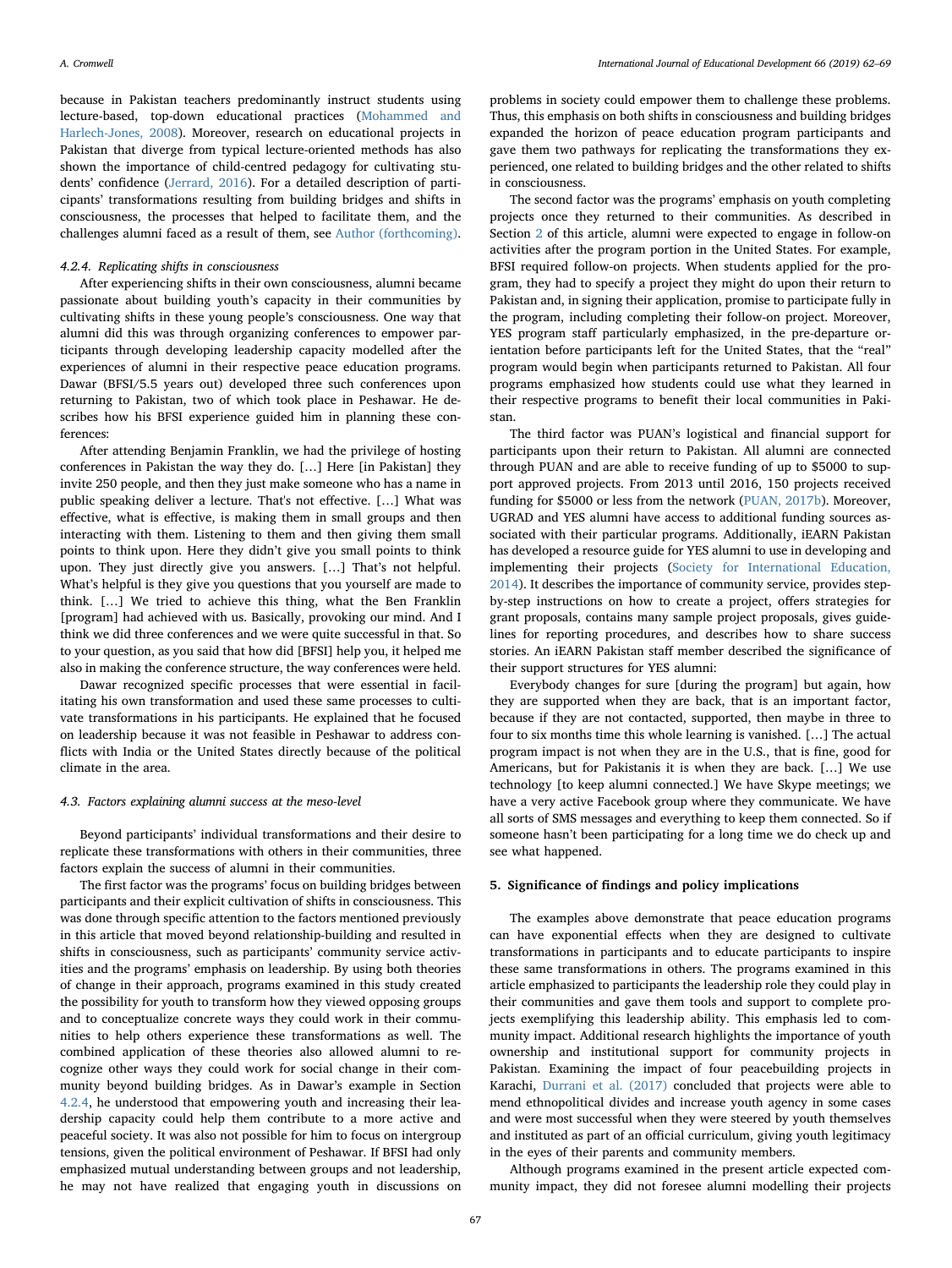A. Cromwell *International Journal of Educational Development 66 (2019) 62–69*

after the programs themselves and thereby trying to replicate their own transformations with their community members. Based on this knowledge, peace education programs should explain why they use certain pedagogical methods and processes to stimulate transformations in participants. Using such transparent teaching will create more intentionality in how programs prepare youth to build peace in their communities. With this approach, youth can also aspire to be more than leaders and reframe their identities from the beginning of the program as capable trainers and educators for peace.

However, programs must consider the specific regions where participants will return and the constraints they might face as a result of their gender, ethnicity, religion, or class. Durrani and her colleagues (2017) also found that some projects reified societal inequities and contributed to the marginalisation of particular groups. Moreover, in their study young women were not able to participate in some of these projects because of restrictions to their mobility. Therefore, the tension with peace education programs lies in being transparent enough that participants can effectively replicate transformations they experience, without being overly prescriptive in how these programs train and prepare youth for action in their communities, given the constraints they may face.

## 6. Conclusion

As this article demonstrates, many alumni recognized peace education processes that led to their transformations and attributed the structure of their community projects to the design of the program they had participated in. This example illustrates and explains the link between micro- and meso-level change by highlighting instances where participants experienced transformations in their attitudes and beliefs towards opposing groups and shifts in consciousness that then led to their community projects. These projects also highlighted meso-level impact in terms of the thousands of project beneficiaries. Therefore, peace education programs' impact went beyond transforming participants' attitudes and beliefs and contributed to peacebuilding through the efforts of alumni to replicate their transformations.

Three factors that played a large role in these programs' impact were the programs' intentional combination of facilitating building bridges and shifts in consciousness in participants, their specific focus on follow-on projects, and the financial and structural support provided by PUAN and other alumni networks for participants upon their return. Based on these findings, to scale individual change to larger community change, it may be essential for programs to emphasize the follow-on component by inspiring action for peace, supporting students in designing projects, and further facilitating the execution of projects once they return to their communities. Programs must also consider participants' local constraints when modelling processes for their projects.

Moreover, former participants' realization of the program elements that stimulated their own transformations has important policy implications. Some alumni modelled their projects after the peace education programs even though the program had not necessarily emphasized to participants how they were learning and why they were learning that way. Peace education programs should therefore be transparent in program delivery not only to maximize participants' gains from the program but also to increase their recognition of how particular pedagogical processes facilitate transformations.

## Funding

This research did not receive any specific grant from funding agencies in the public, commercial, or not-for-profit sectors.

## Declarations of interest

None.

#### Acknowledgments

I am grateful to Susan F. Hirsch for her support throughout this research project and the publication of this article. I also thank Gena Robinson, Wajih Shafiq, Daniel Boerger, and Amber Khalid for their help with this article.

## References

- <span id="page-6-15"></span>Abi-Habib, M., ur-Rehman, Z., 2018. Violence is Down in Pakistan's Premier City. So Why Are Its Voters so Angry? July 23. Accessed November 20, 2018. New York Times. <https://www.nytimes.com/2018/07/23/world/asia/pakistan-karachi-election.html>.
- <span id="page-6-7"></span>Allen Nan, S., 2010. Theories of Change and Indicator Development in Conflict Management and Mitigation. United States Agency for International Development. [http://pdf.usaid.gov/pdf\\_docs/PNADS460.pdf](http://pdf.usaid.gov/pdf_docs/PNADS460.pdf).
- <span id="page-6-28"></span>Author, Building Cultures of Peace: The Long-Term Effects of Encounter-Based Peace Education with Pakistani Youth. PhD diss., George Mason University, Forthcoming.
- <span id="page-6-23"></span><span id="page-6-10"></span>[Bajaj, M., 2008. Encyclopedia of Peace Education. Information Age Publishing, Charlotte.](http://refhub.elsevier.com/S0738-0593(18)30538-8/sbref0020) Bano, S., 2010. Report from a Pashtun Teen. February 11. Accessed April 13, 2017. New York Times. [https://kristof.blogs.nytimes.com/2010/02/18/report-from-a-pashtun](https://kristof.blogs.nytimes.com/2010/02/18/report-from-a-pashtun-teen/)[teen/.](https://kristof.blogs.nytimes.com/2010/02/18/report-from-a-pashtun-teen/)
- <span id="page-6-16"></span>Batten-Carew, M., 2017. Regional Violence in Pakistan. The Armed Conflict Location & Event Data Project. Accessed November 20, 2018. [https://www.acleddata.com/](https://www.acleddata.com/2017/02/07/regional-violence-in-pakistan/) [2017/02/07/regional-violence-in-pakistan/.](https://www.acleddata.com/2017/02/07/regional-violence-in-pakistan/)
- <span id="page-6-12"></span>Benjamin Franklin Summer Institute with South and Central Asia (BFSI), 2012. Program Overview. Accessed January 12, 2016. [https://bfsia.wordpress.com/about/](https://bfsia.wordpress.com/about/program-information/) [program-information/](https://bfsia.wordpress.com/about/program-information/).
- <span id="page-6-18"></span>[Creswell, J.W., 2009. Research Design: Qualitative, Quantitative, and Mixed Methods](http://refhub.elsevier.com/S0738-0593(18)30538-8/sbref0040) [Approaches, third ed. Sage Publications, Los Angeles](http://refhub.elsevier.com/S0738-0593(18)30538-8/sbref0040).
- <span id="page-6-6"></span>d'[Estree, T.P., Fast, L., Weiss, J., Jakobsen, M., 2001. Changing the debate about](http://refhub.elsevier.com/S0738-0593(18)30538-8/sbref0045) 'success' in conflict resolution eff[orts. Negot. J. 7 \(2\), 101](http://refhub.elsevier.com/S0738-0593(18)30538-8/sbref0045)–113.
- <span id="page-6-14"></span>[Durrani, N., Halai, A., Kadiwal, L., Rajput, S.K., Novelli, M., Sayed, Y., 2017. Education](http://refhub.elsevier.com/S0738-0593(18)30538-8/sbref0050) [and Social Cohesion in Pakistan. Summary Report. Research Consortium on](http://refhub.elsevier.com/S0738-0593(18)30538-8/sbref0050) [Education and Peacebuilding, UNICEF PBEA Programme. University of Sussex](http://refhub.elsevier.com/S0738-0593(18)30538-8/sbref0050).
- <span id="page-6-17"></span>Gibbs, A., 1997. Focus groups. Social Research Update 19. [http://sru.soc.surrey.ac.uk/](http://sru.soc.surrey.ac.uk/SRU19.html) [SRU19.html.](http://sru.soc.surrey.ac.uk/SRU19.html)
- <span id="page-6-2"></span>Gürkaynak, E.C., Dayton, B., Paff[enholz, T., 2008. Evaluation in con](http://refhub.elsevier.com/S0738-0593(18)30538-8/sbref0060)flict resolution and [peacebuilding. In: Sandole, D.J.D., Byrne, S., Sandole-Staroste, I., Senehi, J. \(Eds.\),](http://refhub.elsevier.com/S0738-0593(18)30538-8/sbref0060) Handbook of Confl[ict Analysis Resolution. Routledge, New York, pp. 272](http://refhub.elsevier.com/S0738-0593(18)30538-8/sbref0060)–284.
- <span id="page-6-21"></span>[Halai, A., Durrani, N., 2018. Teachers as agents of peace? Exploring teacher agency in](http://refhub.elsevier.com/S0738-0593(18)30538-8/sbref0065) [social cohesion in Pakistan. Compare, J. Int. Compar. Educ. 48 \(4\), 535](http://refhub.elsevier.com/S0738-0593(18)30538-8/sbref0065)–552.
- <span id="page-6-8"></span>Iram, Y., 2006. Culture of peace: defi[nition, scope, and application. In: Iram, Y. \(Ed.\),](http://refhub.elsevier.com/S0738-0593(18)30538-8/sbref0070) [Educating Toward a Culture of Peace. Information Age Publishing, Greenwich, pp.](http://refhub.elsevier.com/S0738-0593(18)30538-8/sbref0070) 3–[12.](http://refhub.elsevier.com/S0738-0593(18)30538-8/sbref0070)
- <span id="page-6-13"></span>IREX (International Research and Exchanges Board), 2018. Global Undergraduate Exchange Program in Pakistan (Global-UGRAD Pakistan). Accessed January 20, 2018. [https://www.irex.org/project/global-undergraduate-exchange-program](https://www.irex.org/project/global-undergraduate-exchange-program-pakistan-global-ugrad-pakistan)[pakistan-global-ugrad-pakistan.](https://www.irex.org/project/global-undergraduate-exchange-program-pakistan-global-ugrad-pakistan)
- <span id="page-6-27"></span>Jerrard, J., 2016. What does "quality" [look like for post-2015 education provision in low](http://refhub.elsevier.com/S0738-0593(18)30538-8/sbref0080)[income countries? An exploration of stakeholders](http://refhub.elsevier.com/S0738-0593(18)30538-8/sbref0080)' perspectives of school benefits in [village LEAP schools, rural Sindh, Pakistan. Int. J. Educ. Dev. 46, 82](http://refhub.elsevier.com/S0738-0593(18)30538-8/sbref0080)–93.
- <span id="page-6-20"></span>Khan, [R.M., 2011. Afghanistan and Pakistan: Con](http://refhub.elsevier.com/S0738-0593(18)30538-8/sbref0085)flict, Extremism, and Resistance to [Modernity. Johns Hopkins University Press, Baltimore.](http://refhub.elsevier.com/S0738-0593(18)30538-8/sbref0085)
- <span id="page-6-3"></span>[Lazarus, N., 2011. Evaluating Peace Education in the Oslo-intifada Generation: a Long](http://refhub.elsevier.com/S0738-0593(18)30538-8/sbref0090)[term Impact Study of Seeds of Peace 1993-2010. Ph.D. Dissertation. American](http://refhub.elsevier.com/S0738-0593(18)30538-8/sbref0090) [University, International Relations, Washington, D.C](http://refhub.elsevier.com/S0738-0593(18)30538-8/sbref0090).
- <span id="page-6-26"></span>[Mohammed, R.F., Harlech-Jones, B., 2008. The fault is in ourselves: looking at](http://refhub.elsevier.com/S0738-0593(18)30538-8/sbref0095) 'failures in implementation'[. Compare 38 \(1\), 39](http://refhub.elsevier.com/S0738-0593(18)30538-8/sbref0095)–51.
- <span id="page-6-22"></span>[Pettigrew, T.F., Tropp, L.R., Wagner, U., Christ, O., 2011. Recent advances in intergroup](http://refhub.elsevier.com/S0738-0593(18)30538-8/sbref0100) [contact theory. Int. J. Intercult. Relat. 35 \(3\), 271](http://refhub.elsevier.com/S0738-0593(18)30538-8/sbref0100)–280.
- <span id="page-6-24"></span>PUAN, 2015. Project Smile 2015: Awareness Seminar on Women Health and Child Education. Pakistan-US Alumni Network. Accessed April 13, 2017. [http://www.](http://www.pakusalumninetwork.com/2015/05/13/project-smile-2015-awareness-seminar-on-women-health-and-child-education/) [pakusalumninetwork.com/2015/05/13/project-smile-2015-awareness-seminar-on](http://www.pakusalumninetwork.com/2015/05/13/project-smile-2015-awareness-seminar-on-women-health-and-child-education/)[women-health-and-child-education/](http://www.pakusalumninetwork.com/2015/05/13/project-smile-2015-awareness-seminar-on-women-health-and-child-education/).
- <span id="page-6-25"></span>PUAN, 2017a. No One Left Behind: Leadership Conference Promotes Inclusion for All. Pakistan-US Alumni Network. Accessed September 12, 2017. [http://www.](http://www.pakusalumninetwork.com/2017/01/31/sdgs/) [pakusalumninetwork.com/2017/01/31/sdgs/.](http://www.pakusalumninetwork.com/2017/01/31/sdgs/)
- <span id="page-6-29"></span>PUAN, 2017b. . Grants. Pakistan-US Alumni Network. Accessed September 12, 2017. [http://www.pakusalumninetwork.com/grants/.](http://www.pakusalumninetwork.com/grants/)
- <span id="page-6-19"></span>[Robson, C., 2011. Real World Research: A Resource for Users of Social Research Methods](http://refhub.elsevier.com/S0738-0593(18)30538-8/sbref0120) [in Applied Settings, third ed. John Wiley & Sons, Hoboken](http://refhub.elsevier.com/S0738-0593(18)30538-8/sbref0120).
- <span id="page-6-0"></span>Rosen, Y., Salomon, G., 2011. Durability of peace education effects in the shadow of conflict. Soc. Psychol. Educ. 14, 135–147. [https://doi.org/10.1007/s11218-010-](https://doi.org/10.1007/s11218-010-9134-y) [9134-y](https://doi.org/10.1007/s11218-010-9134-y).
- <span id="page-6-1"></span>[Ross, M.H., 2010. Peace education and political science. In: Salomon, G., Cairns, E. \(Eds.\),](http://refhub.elsevier.com/S0738-0593(18)30538-8/sbref0130) [Handbook on Peace Education. Psychology Press, New York, pp. 121](http://refhub.elsevier.com/S0738-0593(18)30538-8/sbref0130)–133.
- <span id="page-6-4"></span>[Ross, K., 2017. Youth Encounter Programs in Israel: Pedagogy, Identity, and Social](http://refhub.elsevier.com/S0738-0593(18)30538-8/sbref0135) [Change. Syracuse University Press, New York.](http://refhub.elsevier.com/S0738-0593(18)30538-8/sbref0135)
- <span id="page-6-5"></span>[Ross, K., Lazarus, N., 2015. Tracing the long-term impacts of a generation of](http://refhub.elsevier.com/S0738-0593(18)30538-8/sbref0140)
- <span id="page-6-11"></span>Israeli–[Palestinian youth encounters. Int. J. Con](http://refhub.elsevier.com/S0738-0593(18)30538-8/sbref0140)fl. Engagem. Resolut. 3 (2), 116–135. [Rossatto, C.A., 2005. Engaging Paulo Freire](http://refhub.elsevier.com/S0738-0593(18)30538-8/sbref0145)'s Pedagogy of Possibility. Rowman and Littlefi[eld, Lanham](http://refhub.elsevier.com/S0738-0593(18)30538-8/sbref0145).
- <span id="page-6-9"></span>[Salomon, G., 2008. Peace education: its nature, nurture and the challenges it faces. In: de](http://refhub.elsevier.com/S0738-0593(18)30538-8/sbref0150)